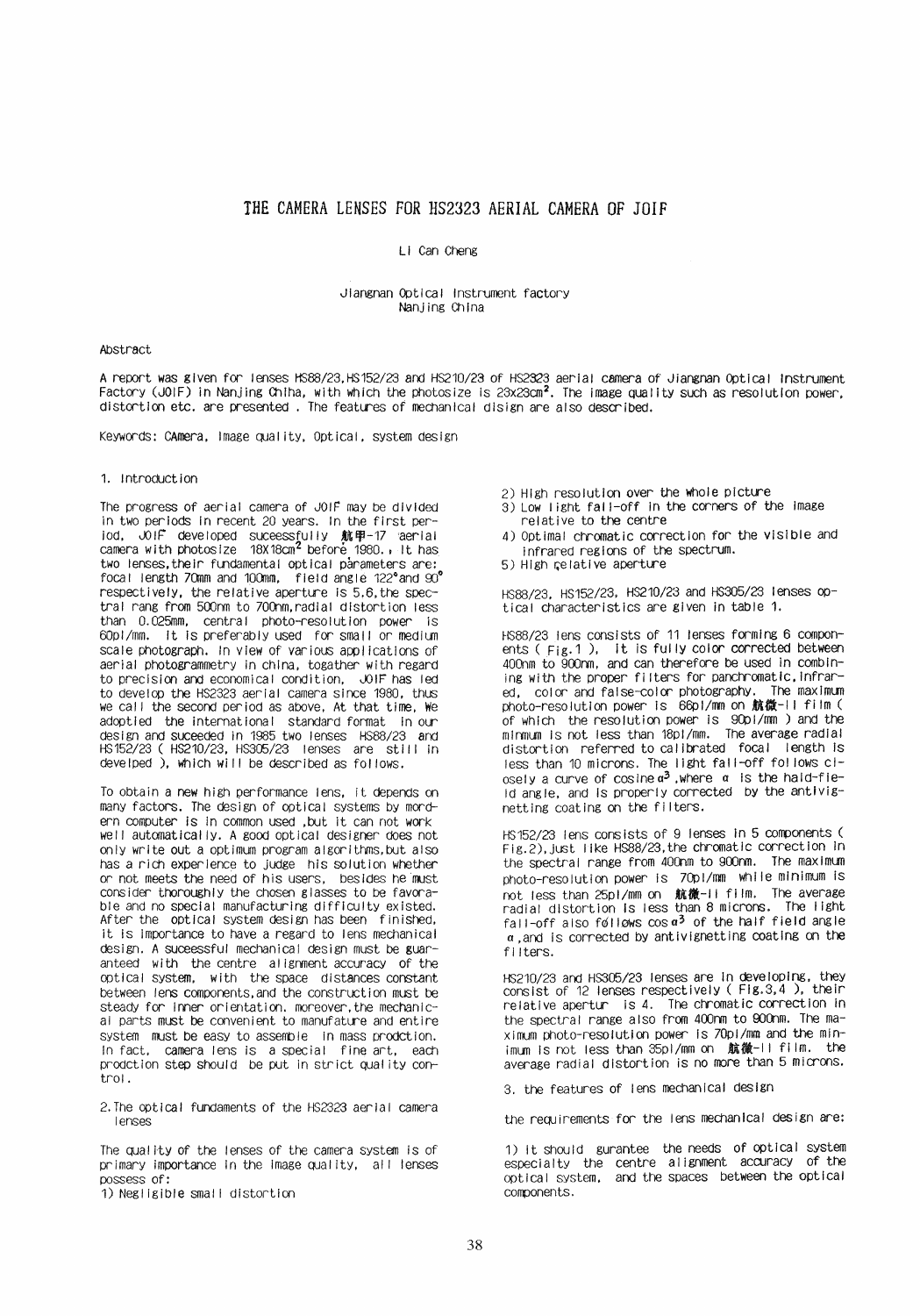2) It should be easy to assemble and adjust the entire lens system, including lens calibration in order to ensure mass production of these lenses economically.

3) The mechanical structure must be stable for remaining the inner orientation unchanged in any working condition.

there are many kinds of lens mechanical design, our design is a mixed patern (FIG.5), the main features of this pattern are:

- . Using a auxiliary metal mount to hold a single lens component or a cell to hold lens groups with cement.turning the outerside of the mount or boring the innerside of the call as well as the end surface in relation to the optical axis.
- Using a compensation device to compensate the undesired space between the lens-mount and lenscell in diameter.
- The two lens-cell halves are fixed together by a common barrel with the compensation devices compensating the undesired space in diameter.
- The material of the mount, cell, barrel and associated mechanical parts are special alloy including nickel steel and other metals with a coefficient of linear expension as close to that of the glass in contact.

Because of using the compensation devices, it is easy to centre the lens components and lens groups to a common optical axis accurately, the centric accuracy can be achieve about 3 microns.

4. Summary

Fig5. 6,7,8.and 9. show the results of measurent in photo-resolution power and radial distortion of the HS88/23 and HS152/23 lenses. the measurmmnts were carried out on the optical bench developed by JOIF. The photo-resolution power was determined according to the ISP recommended procedures with three-line test groups, which is high contrast (log  $k=2.0$ ). The test emulsion used is 航微-11 film, its resolution power is 90pl/mm. We also tested the photo-resolution power of HS152/23 under inflight conditions to photography the terrain targets from an altitude 3344 meters, plan speed is 430km/h, exposuretime is 1/200 second, the AWAR is not less then 2501/mm. Distortion was measured on the horizontal goniometer, the average standard error is £2 microns. The calibration<br>records show an extremely good consistency from one calibration to another calibration, even after four years. Our method of mounting the lens components and lens groups for these types is exceedingly satisfactory, the image quality of these lenses meets<br>the need of users in China.

## References

Li Can Cheng, 1986, New aerial camera lenses, Optical Instrument Technique, Nanjing China. No.1 pp.27-35. Li Can Cheng, Yan Kon Le, 1987, The measurement of<br>distortion of HS2323 aerial camera lenses, Optical Instrument Technique, Nanjing China. No. 1 pp. 9-15. Li Can Cheng, 1988, A report of use of HS2323 aerial camera, Optical Instrument Technique, Nanjing China, No.2 pp.39-43.

## Table 1 the optical characteristics of lenses of HS2323

| lens                                        | focal<br>length                 | field angle                                             | relative aperture | spectrum                                                 | photosize                                 |
|---------------------------------------------|---------------------------------|---------------------------------------------------------|-------------------|----------------------------------------------------------|-------------------------------------------|
| HS88/23<br>HS152/23<br>IS210/23<br>HS305/23 | 88mm<br>152mm<br>210mm<br>305mm | 122 <sup>o</sup><br>$90^{\circ}$<br>70°<br>$54^{\circ}$ | 5.6<br>5.6        | 400nm-900nm<br>400nm-900nm<br>400nm-900nm<br>400nm-900nm | 23x23cm<br>23x23cm<br>23x23n m<br>23x23nm |



Fig. 1 HS88/23 lens



Fig.2 HS152/23 lens